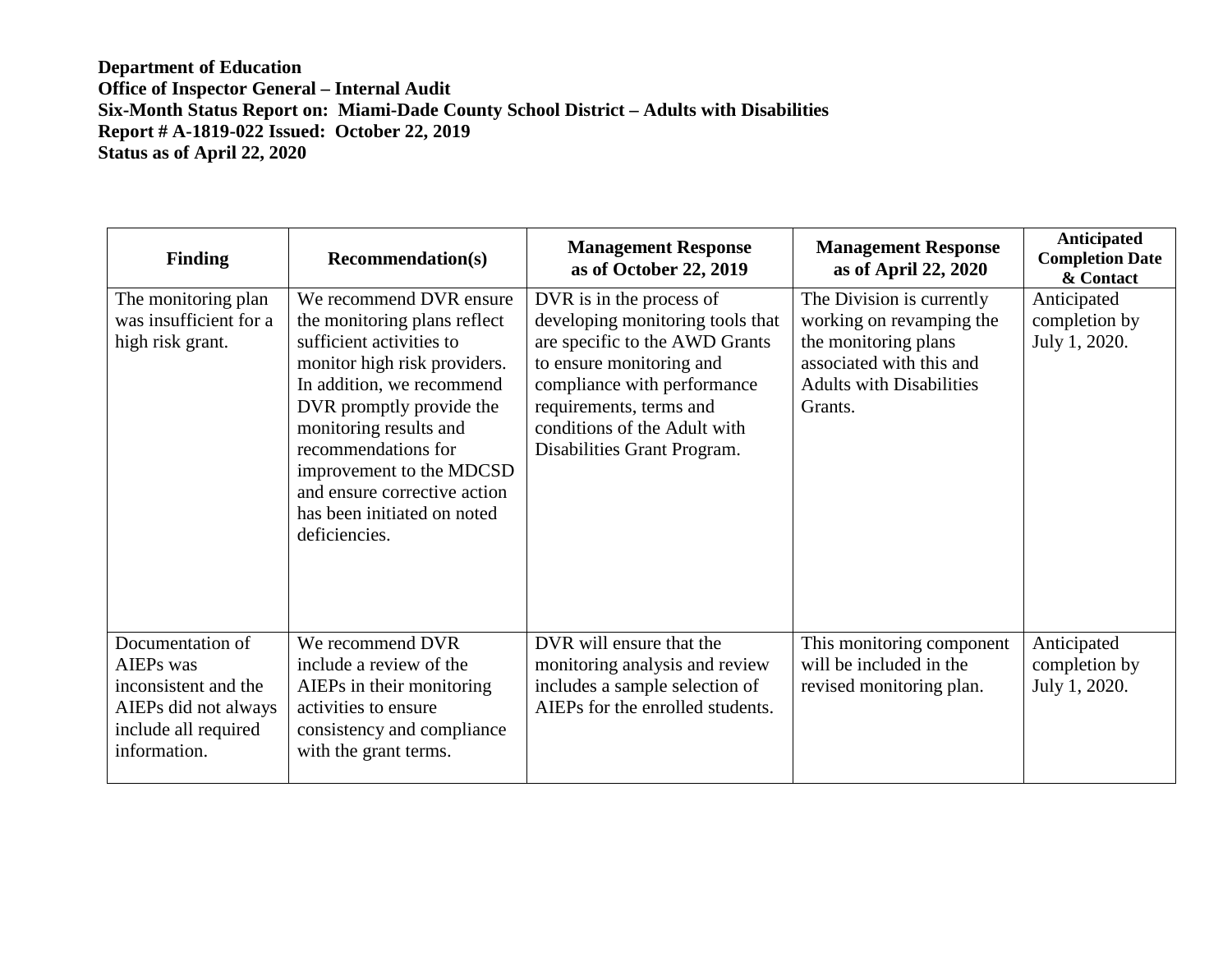| <b>Finding</b>         | <b>Recommendation(s)</b>    | <b>Management Response</b><br>as of October 22, 2019 | <b>Management Response</b><br>as of April 22, 2020 | Anticipated<br><b>Completion Date</b><br>& Contact |
|------------------------|-----------------------------|------------------------------------------------------|----------------------------------------------------|----------------------------------------------------|
| DVR did not require    | We recommend DVR review     | DVR will communicate with the                        | The changes to modify the                          | Anticipated                                        |
| the MDCSD to report    | the grant language to       | DOE Grants Office to determine                       | grant language related to the                      | completion by                                      |
| on their participants' | determine the intent of the | options for amendment. In                            | completion of the                                  | July 1, 2020.                                      |
| completion of          | grant and modify language   | addition, DVR will monitor and                       | benchmarks are still in                            |                                                    |
| benchmarks in          | appropriately. If the grant | review a sample of AIEPs and                         | progress, the changes will                         |                                                    |
| accordance with grant  | language remains            | student's progress to include                        | be reflected in the upcoming                       |                                                    |
| terms.                 | unchanged, we recommend     | completion status during each                        | grant year.                                        |                                                    |
|                        | DVR ensure deliverables are | quarterly monitoring.                                |                                                    |                                                    |
|                        | met on a quarterly basis    |                                                      |                                                    |                                                    |
|                        | through review of AIEPs and |                                                      |                                                    |                                                    |
|                        | progress reports from the   |                                                      |                                                    |                                                    |
|                        | MDCSD.                      |                                                      |                                                    |                                                    |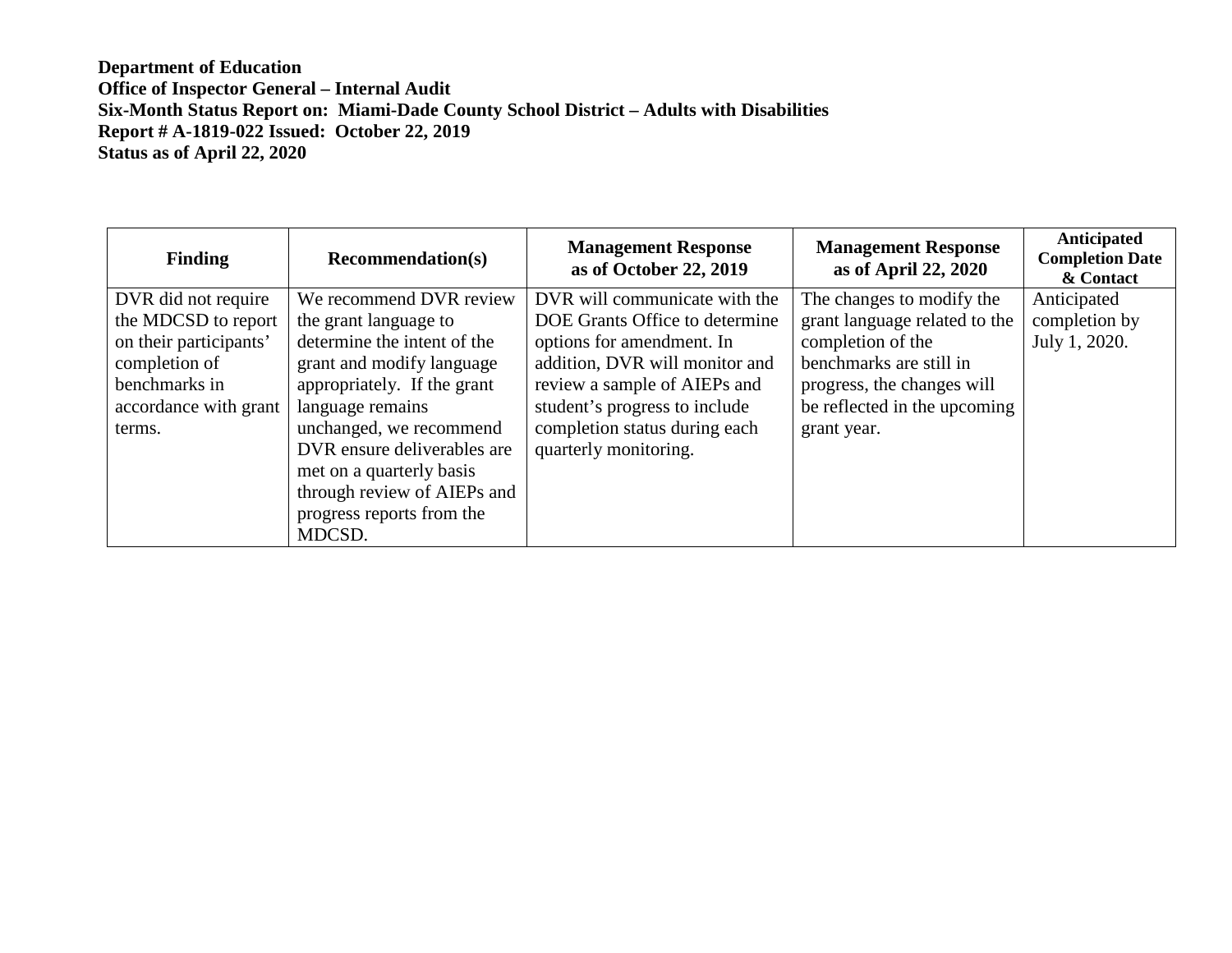| <b>Finding</b>                                                                                                        | <b>Recommendation(s)</b>                                                                                 | <b>Management Response</b><br>as of October 22, 2019                                                                                                                                                                                                                                                                                                                                                                                                                                                                                                                                                                                                                                                       | <b>Management Response</b><br>as of April 22, 2020                                                                                                                                                                                                                                                                                                                                                                                                                                                                                                                                                                                                                                                                  | Anticipated<br><b>Completion Date</b><br>& Contact                                                      |
|-----------------------------------------------------------------------------------------------------------------------|----------------------------------------------------------------------------------------------------------|------------------------------------------------------------------------------------------------------------------------------------------------------------------------------------------------------------------------------------------------------------------------------------------------------------------------------------------------------------------------------------------------------------------------------------------------------------------------------------------------------------------------------------------------------------------------------------------------------------------------------------------------------------------------------------------------------------|---------------------------------------------------------------------------------------------------------------------------------------------------------------------------------------------------------------------------------------------------------------------------------------------------------------------------------------------------------------------------------------------------------------------------------------------------------------------------------------------------------------------------------------------------------------------------------------------------------------------------------------------------------------------------------------------------------------------|---------------------------------------------------------------------------------------------------------|
| Documentation of<br>AIEPs was<br>inconsistent and the<br>AIEPs did not always<br>include all required<br>information. | We recommend that the<br>MDCSD ensure all sites<br>complete the AIEPs in<br>accordance with grant terms. | As we concur with the findings<br>from the small sample identified<br>out of compliance, we would<br>like to state that M-DCPS has<br>been a grant receiver since the<br>year 2000. All reporting<br>requirements stated through the<br>Project Performance<br>Accountability Form within the<br>grant have been approved<br>annually. As stated in the audit<br>findings on page 1 and page 4,<br>DVR has never requested what<br>was cited or provided any<br>guidance to our AIEP<br>compliance forms. Prior<br>guidance or discussion from<br>DVR would have allowed us the<br>opportunity to take corrective<br>action measures and not be of<br>the mindset that all complied on<br>an annual basis. | As we concur with the<br>findings from the small<br>sample identified out of<br>compliance, we would like<br>to state that M-DCPS has<br>been a grant receiver since<br>the year 2000. All reporting<br>requirements stated through<br>the Project Performance<br>Accountability Form within<br>the grant have been<br>approved annually. As<br>stated in the audit findings<br>on page 1 and page 4, DVR<br>has never requested what<br>was cited or provided any<br>guidance to our AIEP<br>compliance forms. Prior<br>guidance or discussion from<br>DVR would have allowed<br>us the opportunity to take<br>corrective action measures<br>and not be of the mindset<br>that all complied on an<br>annual basis. | Completion of<br>remaining face-<br>to-face document<br>audits is<br>unknown due to<br>school closures. |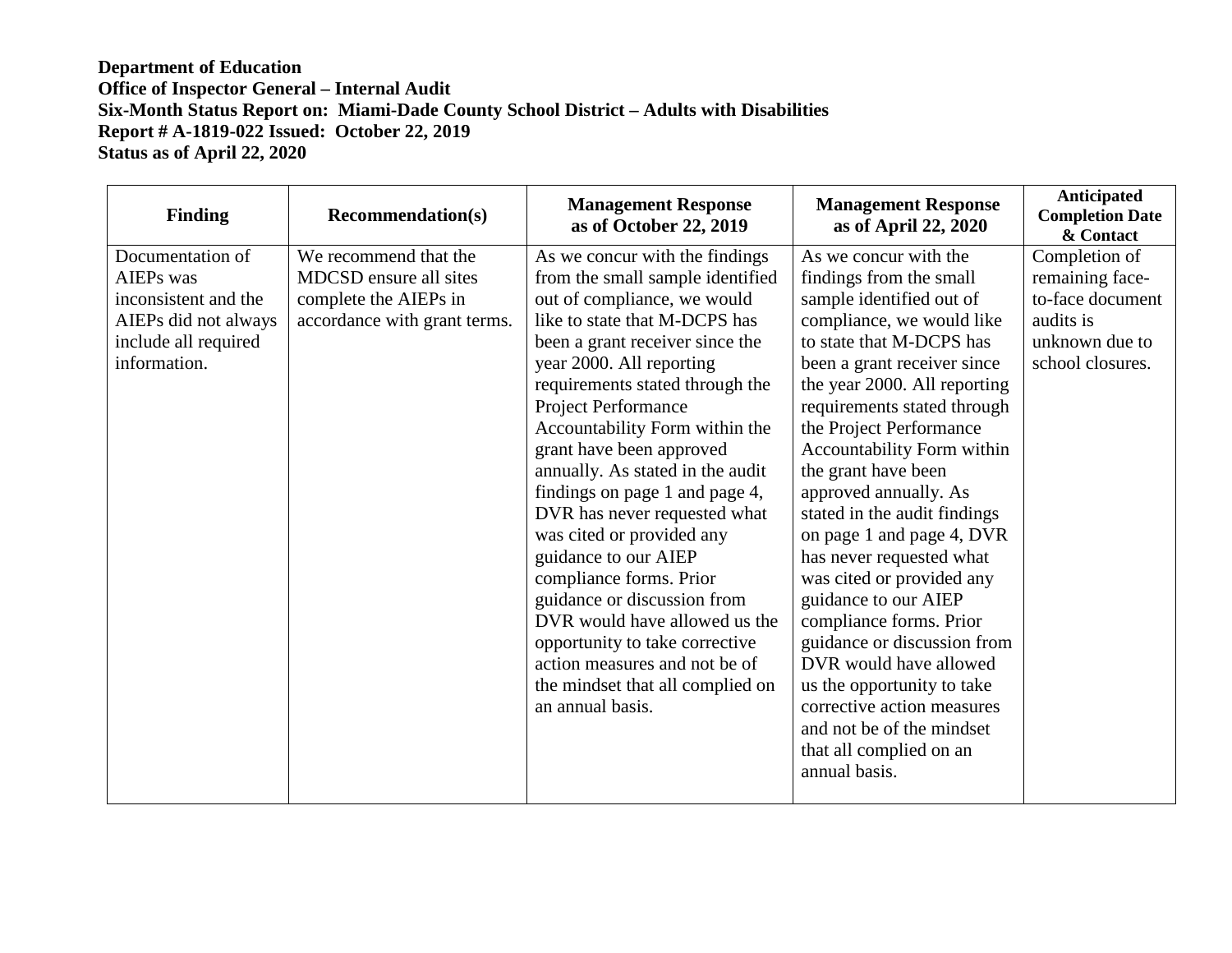| <b>Finding</b> | <b>Recommendation(s)</b> | <b>Management Response</b><br>as of October 22, 2019 | <b>Management Response</b><br>as of April 22, 2020 | Anticipated<br><b>Completion Date</b><br>& Contact |
|----------------|--------------------------|------------------------------------------------------|----------------------------------------------------|----------------------------------------------------|
|                |                          | <b>Action Steps:</b>                                 | <b>Action Steps:</b>                               |                                                    |
|                |                          | Training on AIEP                                     | • Training on AIEP                                 |                                                    |
|                |                          | development-Completed Sept. 6,                       | development-Completed                              |                                                    |
|                |                          | 2019                                                 | Sept. 6, 2019                                      |                                                    |
|                |                          | Review of documents for                              | • Review of documents for                          |                                                    |
|                |                          | quarterly report submission-                         | quarterly report submission-                       |                                                    |
|                |                          | Scheduled for Monday, October                        | Scheduled for Monday,                              |                                                    |
|                |                          | 7, 2019, Monday, January 6,                          | October 7, 2019 -                                  |                                                    |
|                |                          | 2020, Monday, April 6, 2020                          | Completed, Monday,                                 |                                                    |
|                |                          | and Monday, June 22, 2020                            | January 6, 2020 -                                  |                                                    |
|                |                          | Formulate audit checklist                            | Completed, Monday, April                           |                                                    |
|                |                          | for principals to use for                            | 6, 2020 (Pending due to                            |                                                    |
|                |                          | compliance spot checks at AWD                        | school closures) and                               |                                                    |
|                |                          | sites, September 2019                                | Monday, June 22, 2020                              |                                                    |
|                |                          | Quarterly meeting                                    | • Formulate audit checklist                        |                                                    |
|                |                          | calendar created with principals                     | for principals to use for                          |                                                    |
|                |                          | and school-based program                             | compliance spot checks at                          |                                                    |
|                |                          | managers for the AWD grant,                          | AWD sites, September 2019                          |                                                    |
|                |                          | September 2019                                       | - Completed                                        |                                                    |
|                |                          | District-based AWD                                   | • Quarterly meeting                                |                                                    |
|                |                          | records audit at the nine grant                      | calendar created with                              |                                                    |
|                |                          | recipient schools, October 2019                      | principals and school-based                        |                                                    |
|                |                          |                                                      | program managers for the                           |                                                    |
|                |                          |                                                      | AWD grant, September                               |                                                    |
|                |                          |                                                      | 2019 - Completed (See                              |                                                    |
|                |                          |                                                      | attachment)                                        |                                                    |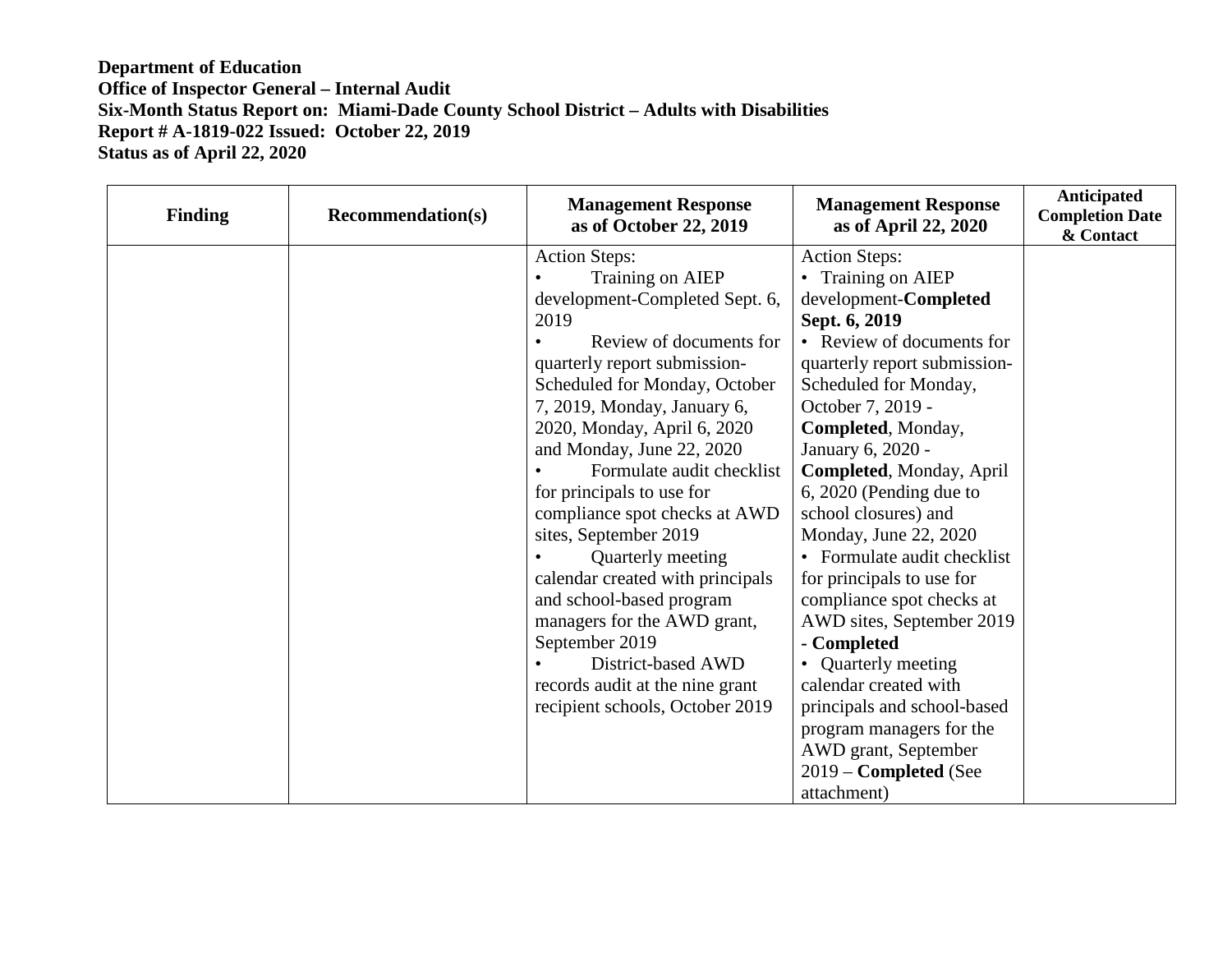| <b>Finding</b>                                                                                                                            | <b>Recommendation(s)</b>                                                                                                                                                             | <b>Management Response</b><br>as of October 22, 2019                                                                                                                                                                                                                                                                                                                                                                                                                                                                                                                        | <b>Management Response</b><br>as of April 22, 2020                                                                                                                                                                                                                                                                                                                                                                                                                                                        | Anticipated<br><b>Completion Date</b><br>& Contact                                                      |
|-------------------------------------------------------------------------------------------------------------------------------------------|--------------------------------------------------------------------------------------------------------------------------------------------------------------------------------------|-----------------------------------------------------------------------------------------------------------------------------------------------------------------------------------------------------------------------------------------------------------------------------------------------------------------------------------------------------------------------------------------------------------------------------------------------------------------------------------------------------------------------------------------------------------------------------|-----------------------------------------------------------------------------------------------------------------------------------------------------------------------------------------------------------------------------------------------------------------------------------------------------------------------------------------------------------------------------------------------------------------------------------------------------------------------------------------------------------|---------------------------------------------------------------------------------------------------------|
|                                                                                                                                           |                                                                                                                                                                                      |                                                                                                                                                                                                                                                                                                                                                                                                                                                                                                                                                                             | • District-based AWD<br>records audit at the nine<br>grant recipient schools,<br>October 2019 – Internal<br>audits completed<br><b>3 Face-to-Face audits</b><br>completed (See<br>attachments)                                                                                                                                                                                                                                                                                                            |                                                                                                         |
| DVR did not require<br>the MDCSD to report<br>on their participants'<br>completion of<br>benchmarks in<br>accordance with grant<br>terms. | We recommend the MDCSD<br>ensure that participants<br>complete the benchmarks in<br>accordance with grant terms<br>and ensure the AIEPs reflect<br>the achievement of<br>benchmarks. | As we concur with the findings<br>from the small sample out of<br>compliance, we would like to<br>state that M-DCPS has been a<br>grant receiver since the year<br>2000. All reporting requirements<br>stated through the Project<br>Performance Accountability<br>Form within the grant have been<br>approved annually. As stated in<br>the audit findings, on pages 1 as<br>well as page 6, DVR does not<br>require that M-DCPS submit<br>documentation that demonstrates<br>goal achievement. What is<br>mandated for submission is the<br>attendance records, quarterly | As we concur with the<br>findings from the small<br>sample out of compliance,<br>we would like to state that<br>M-DCPS has been a grant<br>receiver since the year 2000.<br>All reporting requirements<br>stated through the Project<br>Performance Accountability<br>Form within the grant have<br>been approved annually. As<br>stated in the audit findings,<br>on pages 1 and page 4, DVR<br>has never requested what<br>was cited or provided any<br>guidance to our AIEP<br>compliance forms. Prior | Completion of<br>remaining face-<br>to-face document<br>audits is<br>unknown due to<br>school closures. |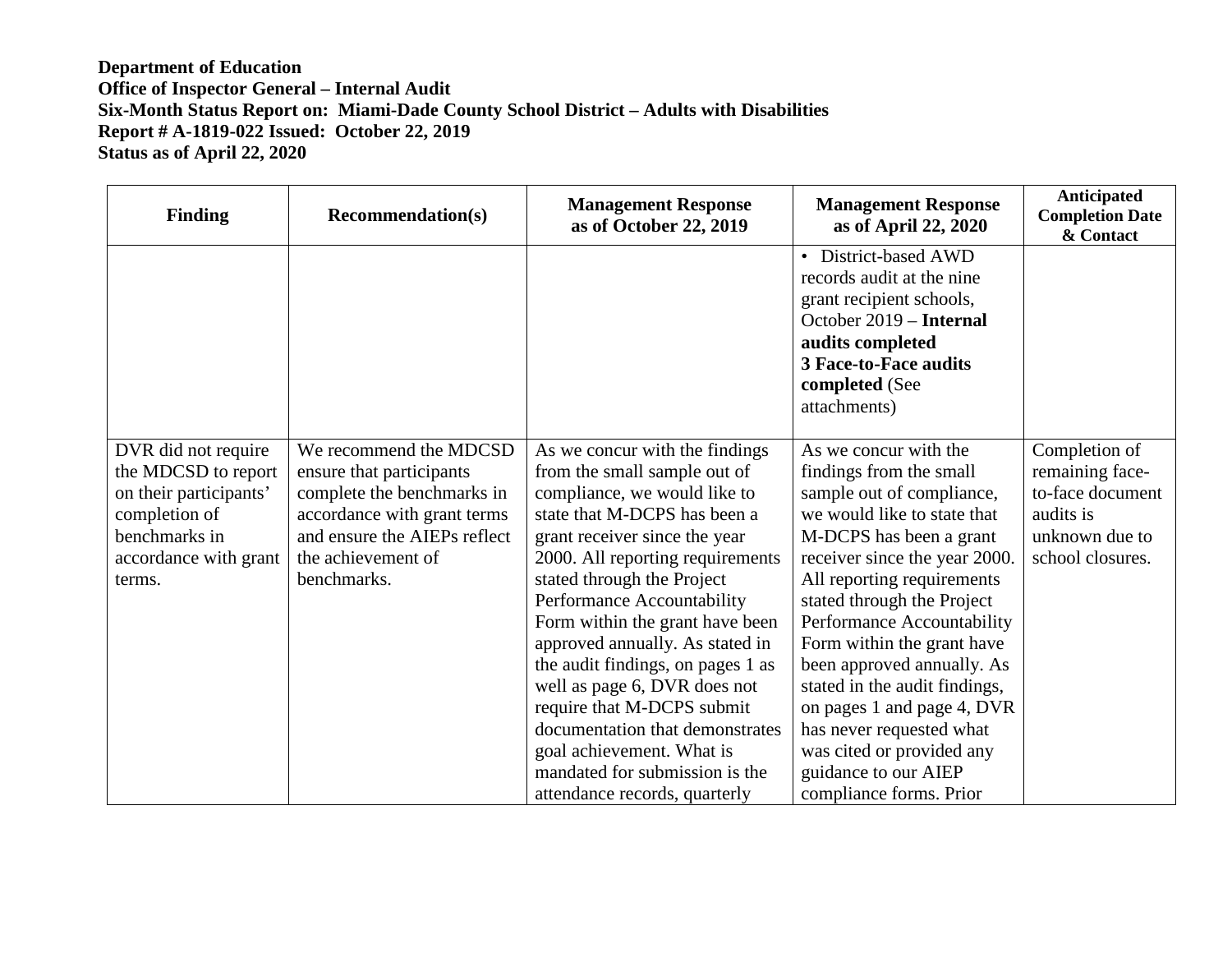| <b>Finding</b> | <b>Recommendation(s)</b> | <b>Management Response</b><br>as of October 22, 2019 | <b>Management Response</b><br>as of April 22, 2020 | Anticipated<br><b>Completion Date</b><br>& Contact |
|----------------|--------------------------|------------------------------------------------------|----------------------------------------------------|----------------------------------------------------|
|                |                          | student progress report, ASNAP                       | guidance or discussion from                        |                                                    |
|                |                          | summary report and employment                        | DVR would have allowed                             |                                                    |
|                |                          | outcomes. Prior guidance or                          | us the opportunity to make                         |                                                    |
|                |                          | discussion from DVR would                            | corrective action measures                         |                                                    |
|                |                          | have allowed us the opportunity                      | and not be of the mindset                          |                                                    |
|                |                          | to make corrective action                            | that all complied on an                            |                                                    |
|                |                          | measures and not be of the                           | annual basis.                                      |                                                    |
|                |                          | mindset that all complied on an                      |                                                    |                                                    |
|                |                          | annual basis.                                        | <b>Action Steps:</b>                               |                                                    |
|                |                          |                                                      | • Training on AIEP                                 |                                                    |
|                |                          |                                                      | development-Completed                              |                                                    |
|                |                          |                                                      | Sept. 6, 2019                                      |                                                    |
|                |                          | <b>Action Steps:</b>                                 | • Review of documents for                          |                                                    |
|                |                          | Training on AIEP                                     | quarterly report submission-                       |                                                    |
|                |                          | development-Completed Sept. 6,                       | Scheduled for Monday,                              |                                                    |
|                |                          | 2019                                                 | October 7, 2019 -                                  |                                                    |
|                |                          | Review of documents for                              | Completed, Monday,                                 |                                                    |
|                |                          | quarterly report submission-                         | January 6, 2020 -                                  |                                                    |
|                |                          | Scheduled for Monday, October                        | Completed, Monday, April                           |                                                    |
|                |                          | 7, 2019, Monday, January 6,                          | 6, 2020 (Pending due to                            |                                                    |
|                |                          | 2020, Monday, April 6, 2020                          | school closures) and                               |                                                    |
|                |                          | and Monday, June 22, 2020                            | Monday, June 22, 2020                              |                                                    |
|                |                          | Formulate audit checklist                            | • Formulate audit checklist                        |                                                    |
|                |                          | for principals to use for                            | for principals to use for                          |                                                    |
|                |                          | compliance spot checks at AWD                        | compliance spot checks at                          |                                                    |
|                |                          | sites, September 2019                                |                                                    |                                                    |